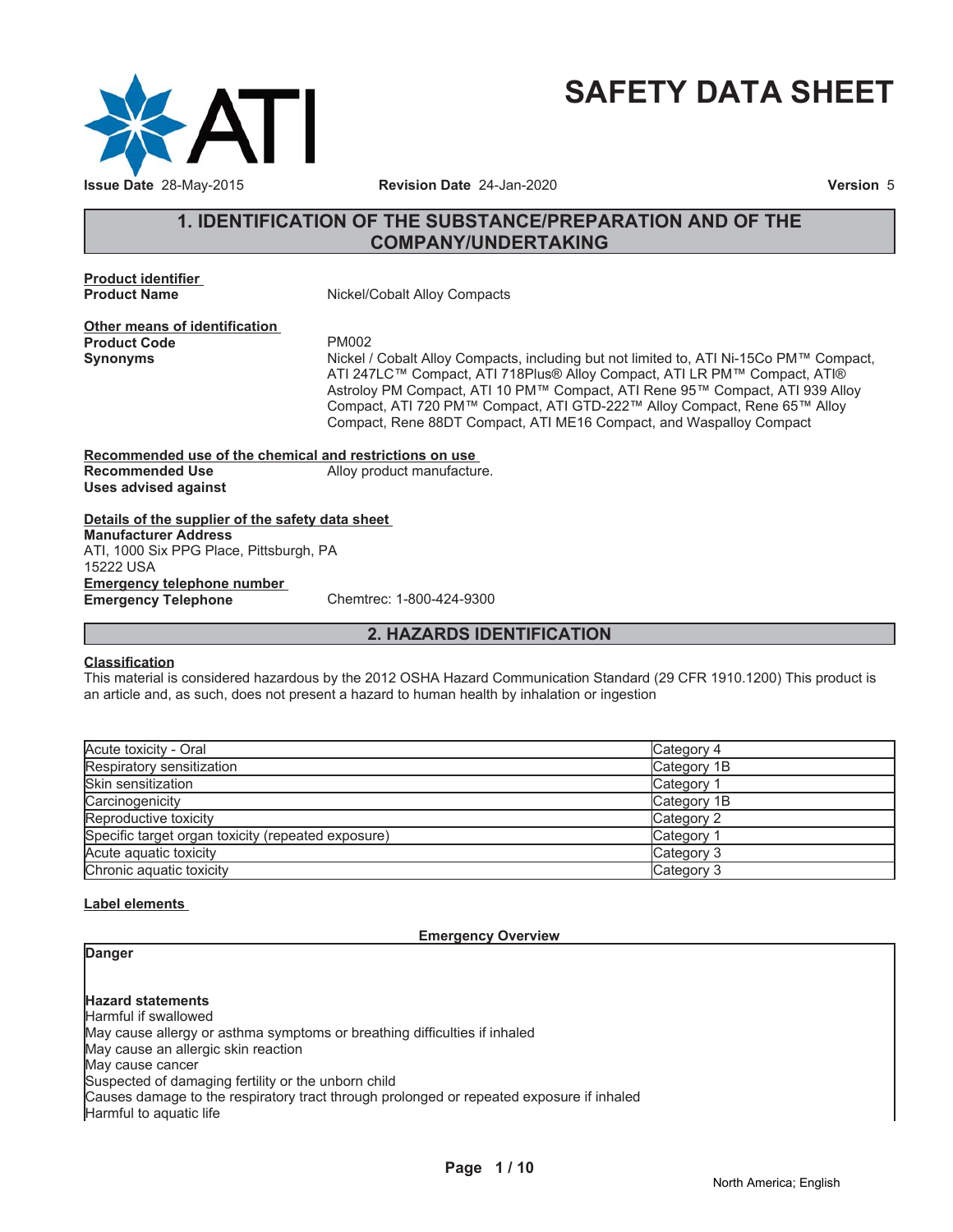Harmful to aquatic life with long lasting effects



**Physical state** Solid **Odor** Odorless

\_\_\_\_\_\_\_\_\_\_\_\_\_\_\_\_\_\_\_\_\_\_\_\_\_\_\_\_\_\_\_\_\_\_\_\_\_\_\_\_\_\_\_\_\_\_\_\_\_\_\_\_\_\_\_\_\_\_\_\_\_\_\_\_\_\_\_\_\_\_\_\_\_\_\_\_\_\_\_\_\_\_\_\_\_\_\_\_\_\_\_\_\_

#### **Precautionary Statements - Prevention**

Do not handle until all safety precautions have been read and understood Use personal protective equipment as required Wear protective gloves

If skin irritation or rash occurs: Get medical advice/attention If experiencing respiratory symptoms: Call a POISON CENTER or doctor/physician IF SWALLOWED: Call a POISON CENTER or doctor/physician if you feel unwell

#### **Precautionary Statements - Disposal**

Dispose of contents/container to an approved waste disposal plant

#### **Hazards not otherwise classified (HNOC)**

Not applicable

#### **Other Information**

When product is subjected to welding, burning, melting, sawing, brazing, grinding, buffing, polishing, or other similar heat-generating processes, the following potentially hazardous airborne particles and/or fumes may be generated: Titanium dioxide an IARC Group 2B carcinogen. Hexavalent Chromium (Chromium VI) may cause lung, nasal, and/or sinus cancer. Vanadium pentoxide (V2O5) affects eyes, skin, respiratory system. Soluble molybdenum compounds such as molybdenum trioxide may cause lung irritation.

### **3. COMPOSITION/INFORMATION ON INGREDIENTS**

**Synonyms** 1LFOXTO Nickel / Cobalt Alloy Compacts, including but not limited to, ATI Ni-15Co PM™ Compact, ATI 247LC™ Compact, ATI 718Plus® Alloy Compact, ATI LR PM™ Compact, ATI® Astroloy PM Compact, ATI 10 PM™ Compact, ATI Rene 95™ Compact, ATI 939 Alloy Compact, ATI 720 PM™ Compact, ATI GTD-222™ Alloy Compact, Rene 65™ Alloy Compact, Rene 88DT Compact, ATI ME16 Compact, and Waspalloy Compact.

| <b>Chemical Name</b> | <b>CAS No.</b> | Weight-%   |
|----------------------|----------------|------------|
| Nickel               | 7440-02-0      | $49 - 68$  |
| Cobalt               | 7440-48-4      | $2.5 - 25$ |
| Chromium             | 7440-47-3      | $8 - 23$   |
| <i>Iron</i>          | 7439-89-6      | $0 - 19$   |
| Molybdenum           | 7439-98-7      | $0 - 10$   |
| Tungsten             | 7440-33-7      | $0 - 10$   |
| Niobium (Columbium)  | 7440-03-1      | $0 - 10$   |
| <b>Fantalum</b>      | 7440-25-7      | $0 - 6$    |
| Titanium             | 7440-32-6      | $0 - 6$    |
| <b>Aluminum</b>      | 7429-90-5      | $0 - 6$    |
| <b>Hafnium</b>       | 7440-58-6      | $0 - 2$    |
| Vanadium             | 7440-62-2      | $0 - 2$    |

### **4. FIRST AID MEASURES**

.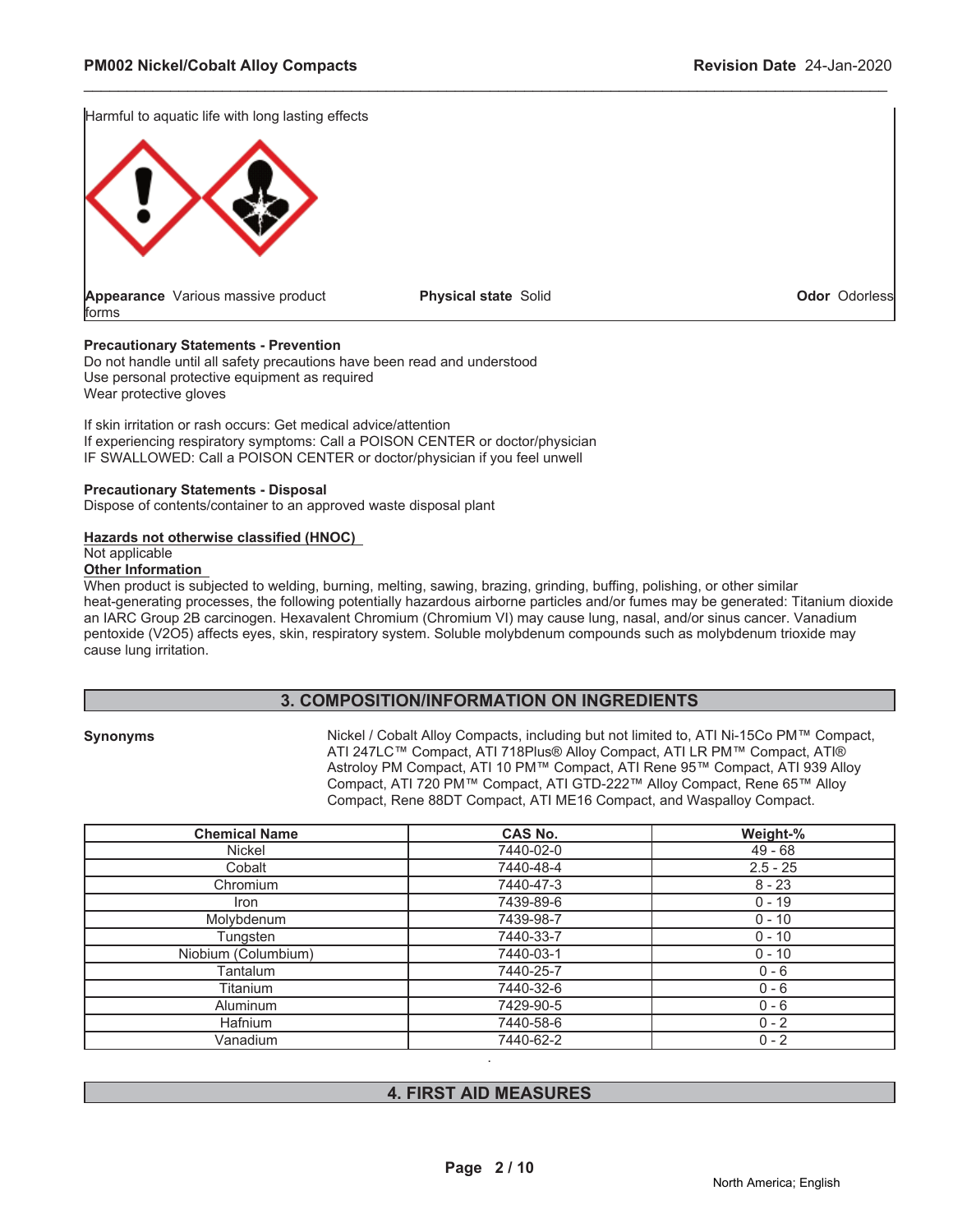| <b>First aid measures</b>                                                  |                                                                                                                                                        |  |
|----------------------------------------------------------------------------|--------------------------------------------------------------------------------------------------------------------------------------------------------|--|
| Eye contact                                                                | In the case of particles coming in contact with eyes during processing, treat as with any<br>foreign object.                                           |  |
| <b>Skin Contact</b>                                                        | In the case of skin allergic reactions see a physician.                                                                                                |  |
| <b>Inhalation</b>                                                          | If excessive amounts of smoke, fume, or particulate are inhaled during processing, remove<br>to fresh air and consult a qualified health professional. |  |
| Ingestion                                                                  | Not an expected route of exposure.                                                                                                                     |  |
| Most important symptoms and effects, both acute and delayed                |                                                                                                                                                        |  |
| <b>Symptoms</b>                                                            | May cause allergic skin reaction. May cause acute gastrointestinal effects if swallowed.                                                               |  |
| Indication of any immediate medical attention and special treatment needed |                                                                                                                                                        |  |
| Note to physicians                                                         | Treat symptomatically.                                                                                                                                 |  |
| <b>5. FIRE-FIGHTING MEASURES</b>                                           |                                                                                                                                                        |  |

#### **Suitable extinguishing media**

Product not flammable in the form as distributed, flammable as finely divided particles or pieces resulting from processing of this product. Isolate large fires and allow to burn out. Smother small fires with salt (NaCl) or class D dry powder fire extinguisher.

**Unsuitable extinguishing media** Do not spray water on burning metal as an explosion may occur. This explosive characteristic is caused by the hydrogen and steam generated by the reaction of water with the burning material.

#### **Specific hazards arising from the chemical**

Intense heat. Very fine, high surface area material resulting from grinding, buffing, polishing, or similar processes of this product may ignite spontaneously at room temperature. WARNING: Fine particles resulting from grinding, buffing, polishing, or similar processes of this product may form combustible dust-air mixtures. Keep particles away from all ignition sources including heat, sparks, and flame. Prevent dust accumulations to minimize combustible dust hazard.

**Hazardous combustion products**Titanium dioxide an IARC Group 2B carcinogen. Hexavalent Chromium (Chromium VI) may cause lung, nasal, and/or sinus cancer. Vanadium pentoxide (V2O5) affects eyes, skin, respiratory system. Soluble molybdenum compounds such as molybdenum trioxide may cause lung irritation.

**Explosion data Sensitivity to Mechanical Impact** None. **Sensitivity to Static Discharge** None.

#### **Protective equipment and precautions for firefighters**

Firefighters should wear self-contained breathing apparatus and full firefighting turnout gear.

#### **6. ACCIDENTAL RELEASE MEASURES**

#### **Personal precautions, protective equipment and emergency procedures**

**Personal precautions** Use personal protective equipment as required.

**For emergency responders** Use personal protective equipment as required.

**Environmental precautions**

**Environmental precautions** Not applicable to massive product.

#### **Methods and material for containment and cleaning up**

**Methods for containment** Not applicable to massive product.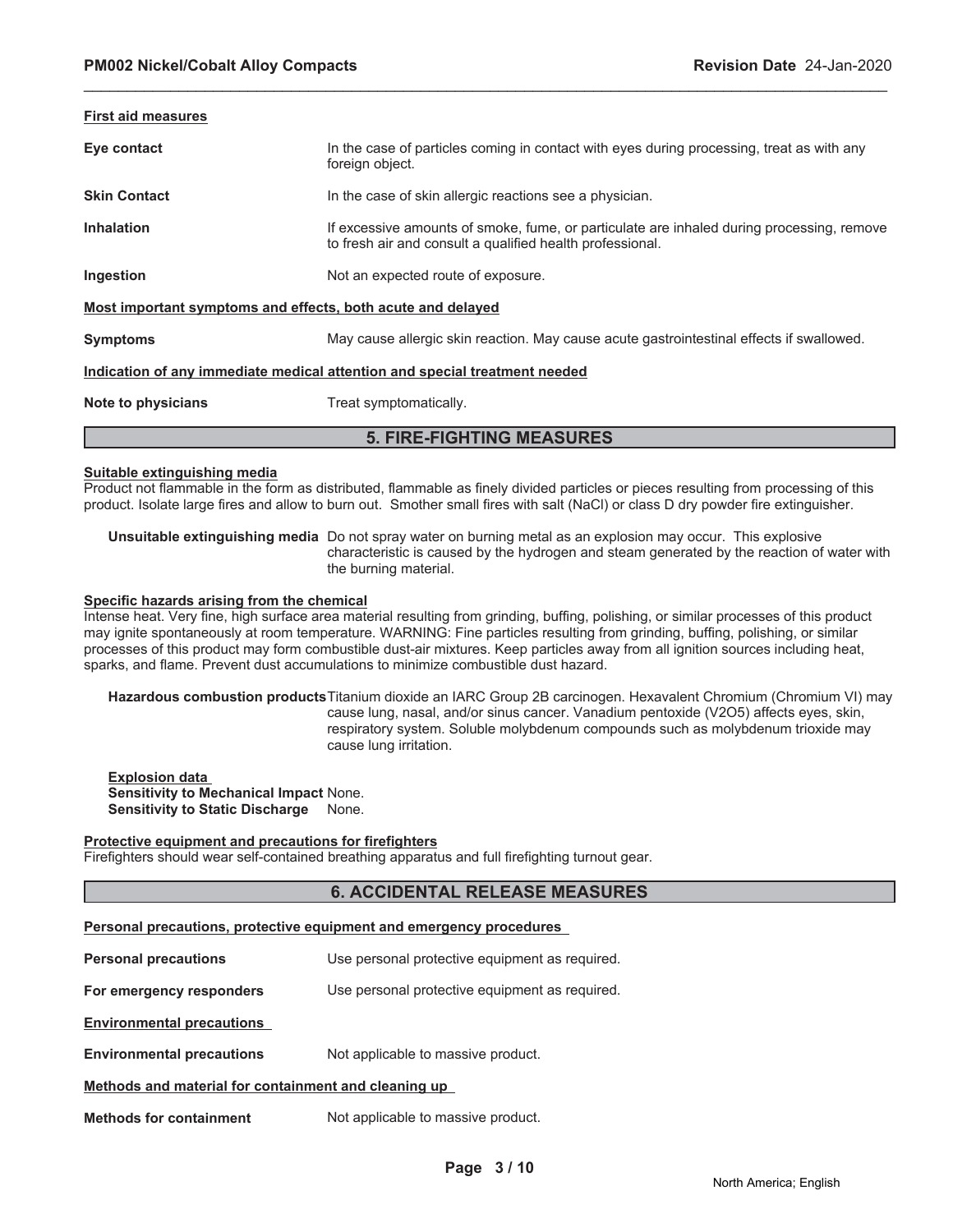**Methods for cleaning up** Not applicable to massive product.

### **7. HANDLING AND STORAGE**

\_\_\_\_\_\_\_\_\_\_\_\_\_\_\_\_\_\_\_\_\_\_\_\_\_\_\_\_\_\_\_\_\_\_\_\_\_\_\_\_\_\_\_\_\_\_\_\_\_\_\_\_\_\_\_\_\_\_\_\_\_\_\_\_\_\_\_\_\_\_\_\_\_\_\_\_\_\_\_\_\_\_\_\_\_\_\_\_\_\_\_\_\_

| <b>Precautions for safe handling</b>                         |                                                                                                                                                                                                                                                                                                                                                                                                                                                                                      |  |  |
|--------------------------------------------------------------|--------------------------------------------------------------------------------------------------------------------------------------------------------------------------------------------------------------------------------------------------------------------------------------------------------------------------------------------------------------------------------------------------------------------------------------------------------------------------------------|--|--|
| Advice on safe handling                                      | Very fine, high surface area material resulting from grinding, buffing, polishing, or similar<br>processes of this product may ignite spontaneously at room temperature. WARNING: Fine<br>particles resulting from grinding, buffing, polishing, or similar processes of this product may<br>form combustible dust-air mixtures. Keep particles away from all ignition sources including<br>heat, sparks, and flame. Prevent dust accumulations to minimize combustible dust hazard. |  |  |
| Conditions for safe storage, including any incompatibilities |                                                                                                                                                                                                                                                                                                                                                                                                                                                                                      |  |  |
| <b>Storage Conditions</b>                                    | Keep chips, turnings, dust, and other small particles away from heat, sparks, flame and<br>other sources of ignition (i.e., pilot lights, electric motors and static electricity).                                                                                                                                                                                                                                                                                                   |  |  |
| Incompatible materials                                       | Dissolves in hydrofluoric acid. Ignites in the presence of fluorine. When heated above<br>200°C, reacts exothermically with the following: Chlorine, bromine, halocarbons, carbon<br>tetrachloride, carbon tetrafluoride, and freon.                                                                                                                                                                                                                                                 |  |  |

#### **8. EXPOSURE CONTROLS/PERSONAL PROTECTION**

#### **Control parameters**

| <b>Chemical Name</b>             | <b>ACGIH TLV</b>                                                                                               | <b>OSHA PEL</b>                                                                                 |
|----------------------------------|----------------------------------------------------------------------------------------------------------------|-------------------------------------------------------------------------------------------------|
| <b>Nickel</b><br>7440-02-0       | TWA: $1.5 \text{ mg/m}^3$ inhalable fraction                                                                   | TWA: $1 \text{ mg/m}^3$                                                                         |
| Cobalt<br>7440-48-4              | TWA: 0.02 mg/m <sup>3</sup> TWA: 0.02 mg/m <sup>3</sup> Co                                                     | TWA: $0.1 \text{ mg/m}^3$ dust and fume                                                         |
| Chromium<br>7440-47-3            | TWA: $0.5$ mg/m <sup>3</sup>                                                                                   | TWA: 1 $mg/m3$                                                                                  |
| Iron<br>7439-89-6                |                                                                                                                |                                                                                                 |
| Tungsten<br>7440-33-7            | STEL: 10 mg/m <sup>3</sup> STEL: 10 mg/m <sup>3</sup> W<br>TWA: 5 mg/m <sup>3</sup> TWA: 5 mg/m <sup>3</sup> W | (vacated) STEL: 10 mg/m <sup>3</sup> (vacated) STEL:<br>10 mg/m $3$ W                           |
| Niobium (Columbium)<br>7440-03-1 |                                                                                                                |                                                                                                 |
| Molybdenum<br>7439-98-7          | TWA: 10 $mq/m3$ inhalable fraction<br>TWA: 3 mg/m <sup>3</sup> respirable fraction                             |                                                                                                 |
| Titanium<br>7440-32-6            |                                                                                                                | $\overline{\phantom{0}}$                                                                        |
| Tantalum<br>7440-25-7            |                                                                                                                | TWA: $5 \text{ mg/m}^3$                                                                         |
| <b>Aluminum</b><br>7429-90-5     | TWA: 1 $mg/m3$ respirable fraction                                                                             | TWA: $15 \text{ mg/m}^3$ total dust<br>TWA: $5 \text{ mg/m}^3$ respirable fraction              |
| Vanadium<br>7440-62-2            |                                                                                                                | Ceiling: 0.5 mg/m <sup>3</sup> V2O5 respirable dust<br>Ceiling: 0.1 mg/m <sup>3</sup> V2O5 fume |
| <b>Hafnium</b><br>7440-58-6      | TWA: $0.5 \text{ mg/m}^3$ TWA: $0.5 \text{ mg/m}^3$ Hf                                                         | TWA: $0.5 \text{ mg/m}^3$                                                                       |

#### **Appropriate engineering controls**

**Engineering Controls Avoid generation of uncontrolled particles.** 

#### **Individual protection measures, such as personal protective equipment**

| Eye/face protection      | When airborne particles may be present, appropriate eye protection is recommended. For<br>example, tight-fitting goggles, foam-lined safety glasses or other protective equipment that<br>shield the eyes from particles. |  |
|--------------------------|---------------------------------------------------------------------------------------------------------------------------------------------------------------------------------------------------------------------------|--|
| Skin and body protection | Fire/flame resistant/retardant clothing may be appropriate during hot work with the product.<br>Cut-resistant gloves and/or protective clothing may be appropriate when sharp surfaces are                                |  |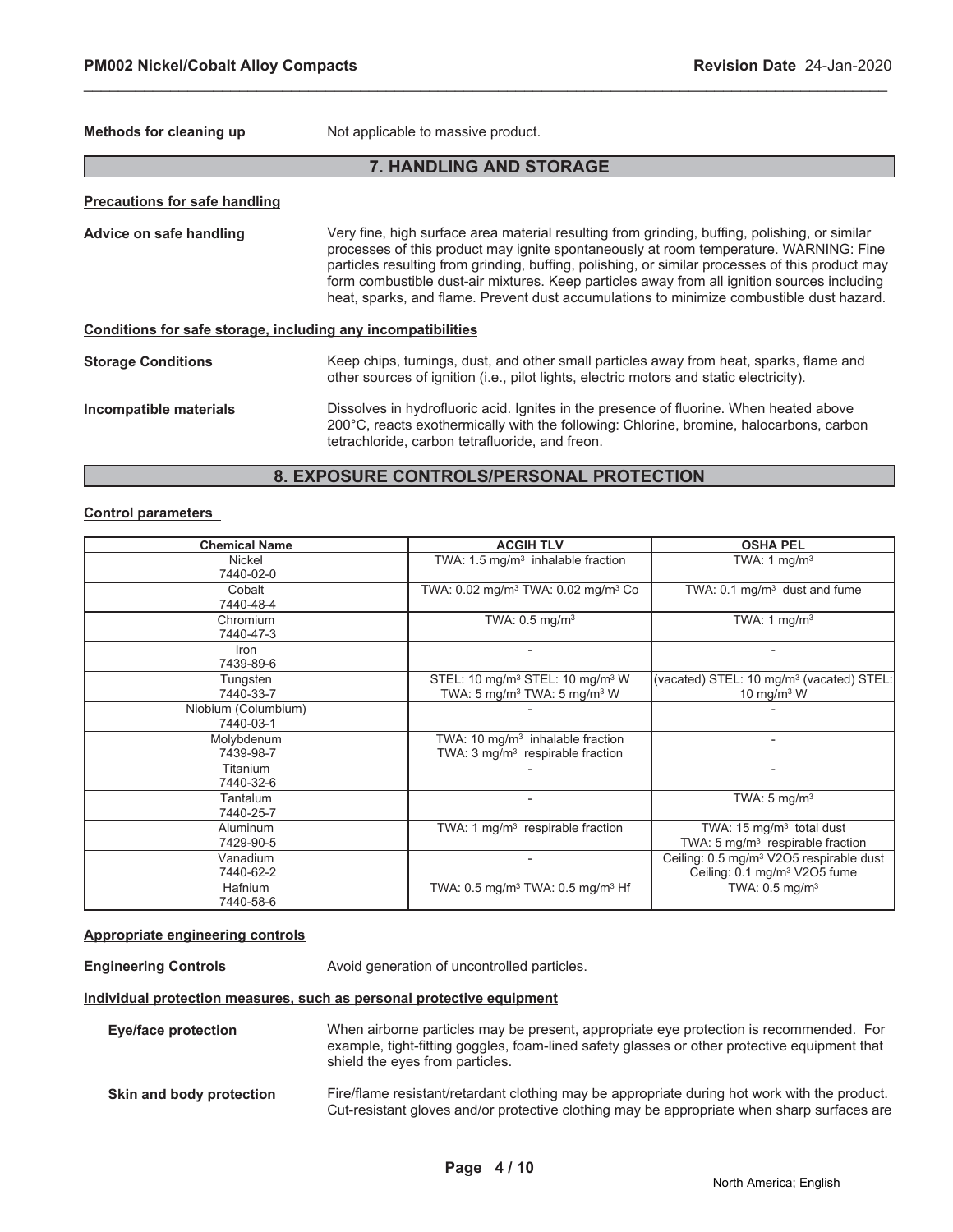|                                       | present.                                                                                                                                                                                                                                                                                                                                                                        |
|---------------------------------------|---------------------------------------------------------------------------------------------------------------------------------------------------------------------------------------------------------------------------------------------------------------------------------------------------------------------------------------------------------------------------------|
| <b>Respiratory protection</b>         | When particulates/fumes/gases are generated and if exposure limits are exceeded or<br>irritation is experienced, proper approved respiratory protection should be worn.<br>Positive-pressure supplied air respirators may be required for high airborne contaminant<br>concentrations. Respiratory protection must be provided in accordance with current local<br>regulations. |
| <b>General Hygiene Considerations</b> | Handle in accordance with good industrial hygiene and safety practice.                                                                                                                                                                                                                                                                                                          |

# **9. PHYSICAL AND CHEMICAL PROPERTIES**

#### **Information on basic physical and chemical properties**

| <b>Physical state</b><br><b>Appearance</b><br>Color                                                           | Solid<br>Various massive product forms<br>Metallic gray or silver | Odor<br><b>Odor threshold</b>                                                                                                                                       | Odorless<br>Not applicable |
|---------------------------------------------------------------------------------------------------------------|-------------------------------------------------------------------|---------------------------------------------------------------------------------------------------------------------------------------------------------------------|----------------------------|
| <b>Property</b><br>рH<br>Melting point / freezing point                                                       | <b>Values</b><br>1400-1540 °C / 2560-2800 °F                      | Remarks • Method<br>Not applicable                                                                                                                                  |                            |
| Boiling point / boiling range<br><b>Flash point</b>                                                           |                                                                   |                                                                                                                                                                     |                            |
| <b>Evaporation rate</b><br><b>Flammability (solid, gas)</b>                                                   |                                                                   | Not applicable<br>Product not flammable in the form as distributed.<br>flammable as finely divided particles or pieces<br>resulting from processing of this product |                            |
| <b>Flammability Limit in Air</b><br><b>Upper flammability limit:</b>                                          |                                                                   |                                                                                                                                                                     |                            |
| Lower flammability limit:<br><b>Vapor pressure</b><br><b>Vapor density</b>                                    |                                                                   | Not applicable<br>Not applicable                                                                                                                                    |                            |
| <b>Specific Gravity</b><br><b>Water solubility</b>                                                            | $8.0 - 8.5$<br>Insoluble                                          |                                                                                                                                                                     |                            |
| Solubility in other solvents<br><b>Partition coefficient</b>                                                  |                                                                   | Not applicable                                                                                                                                                      |                            |
| <b>Autoignition temperature</b><br><b>Decomposition temperature</b>                                           |                                                                   | Not applicable<br>Not applicable<br>Not applicable                                                                                                                  |                            |
| <b>Kinematic viscosity</b><br><b>Dynamic viscosity</b><br><b>Explosive properties</b>                         | Not applicable                                                    | Not applicable                                                                                                                                                      |                            |
| <b>Oxidizing properties</b>                                                                                   | Not applicable                                                    |                                                                                                                                                                     |                            |
| <b>Other Information</b>                                                                                      |                                                                   |                                                                                                                                                                     |                            |
| Softening point<br><b>Molecular weight</b><br><b>VOC Content (%)</b><br><b>Density</b><br><b>Bulk density</b> | Not applicable                                                    |                                                                                                                                                                     |                            |

# **10. STABILITY AND REACTIVITY**

# **Reactivity**

Not applicable

#### **Chemical stability**

Stable under normal conditions.

#### **Possibility of Hazardous Reactions**

None under normal processing.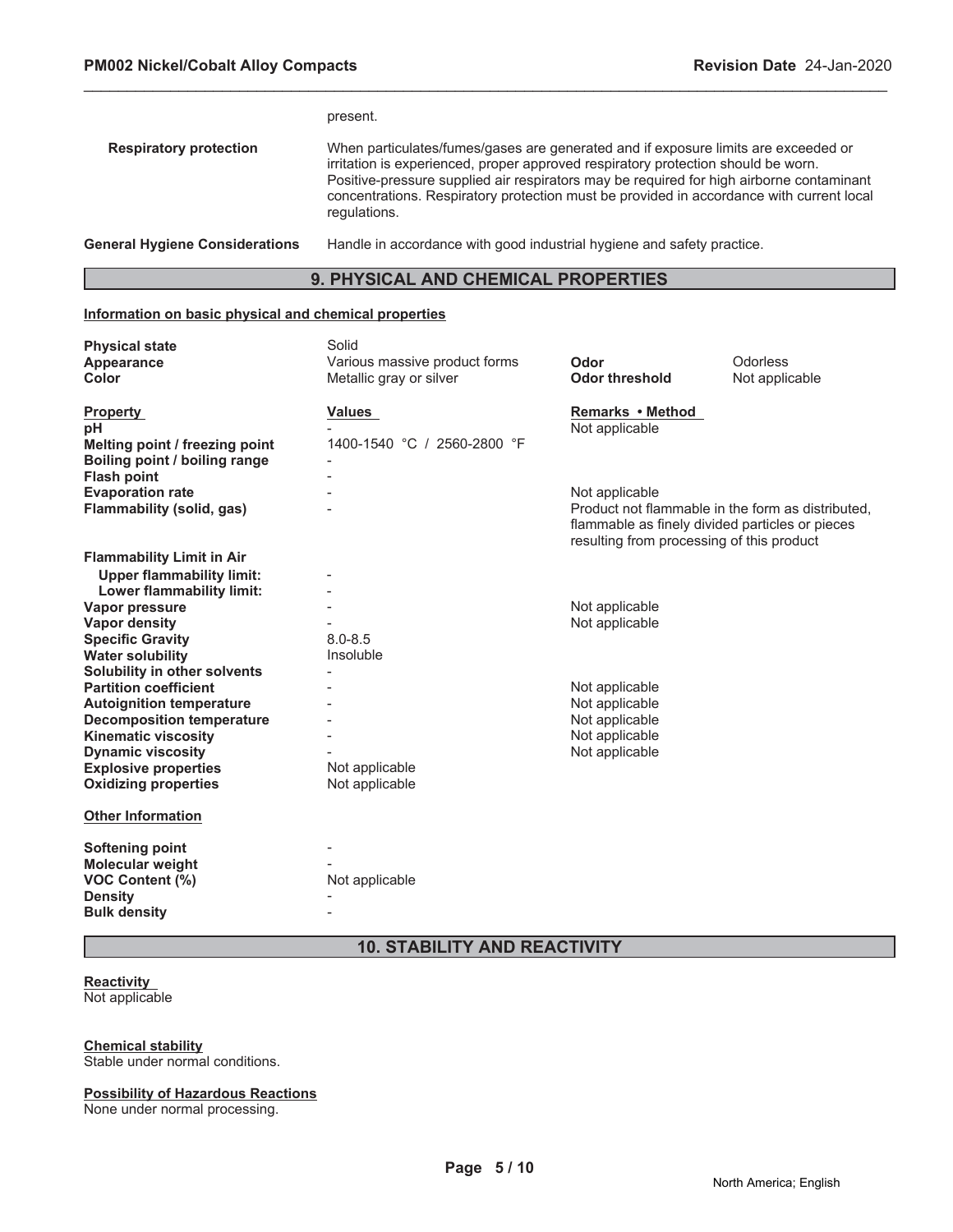Hazardous polymerization Hazardous polymerization does not occur.

\_\_\_\_\_\_\_\_\_\_\_\_\_\_\_\_\_\_\_\_\_\_\_\_\_\_\_\_\_\_\_\_\_\_\_\_\_\_\_\_\_\_\_\_\_\_\_\_\_\_\_\_\_\_\_\_\_\_\_\_\_\_\_\_\_\_\_\_\_\_\_\_\_\_\_\_\_\_\_\_\_\_\_\_\_\_\_\_\_\_\_\_\_

#### **Conditions to avoid**

Dust formation and dust accumulation.

#### **Incompatible materials**

Dissolves in hydrofluoric acid. Ignites in the presence of fluorine. When heated above 200°C, reacts exothermically with the following: Chlorine, bromine, halocarbons, carbon tetrachloride, carbon tetrafluoride, and freon.

#### **Hazardous Decomposition Products**

When product is subjected to welding, burning, melting, sawing, brazing, grinding, buffing, polishing, or other similar heat-generating processes, the following potentially hazardous airborne particles and/or fumes may be generated: Titanium dioxide an IARC Group 2B carcinogen. Hexavalent Chromium (Chromium VI) may cause lung, nasal, and/or sinus cancer. Vanadium pentoxide (V2O5) affects eyes, skin, respiratory system. Soluble molybdenum compounds such as molybdenum trioxide may cause lung irritation.

#### **11. TOXICOLOGICAL INFORMATION**

#### **Information on likely routes of exposure**

**Product Information**

| <b>Inhalation</b>   | Not an expected route of exposure for product in massive form. |
|---------------------|----------------------------------------------------------------|
| Eye contact         | Not an expected route of exposure for product in massive form. |
| <b>Skin Contact</b> | May cause sensitization by skin contact.                       |
| Ingestion           | Not an expected route of exposure for product in massive form. |

| <b>Chemical Name</b>             | Oral LD50           | <b>Dermal LD50</b>       | <b>Inhalation LC50</b> |
|----------------------------------|---------------------|--------------------------|------------------------|
| Nickel<br>7440-02-0              | > 9000 mg/kg bw     |                          | $> 10.2$ mg/L          |
| <b>Cobalt</b><br>7440-48-4       | 550 mg/kg bw        | >2000 mg/kg bw           | $< 0.05$ mg/L          |
| Chromium<br>7440-47-3            | > 3400 mg/kg bw     | $\overline{\phantom{0}}$ | $> 5.41$ mg/L          |
| <b>Iron</b><br>7439-89-6         | 98,600 mg/kg bw     | $\overline{\phantom{a}}$ | $> 0.25$ mg/L          |
| Tungsten<br>7440-33-7            | $>$ 2000 mg/kg bw   | $>$ 2000 mg/kg bw        | $> 5.4$ mg/L           |
| Niobium (Columbium)<br>7440-03-1 | $> 10,000$ mg/kg bw | > 2000 mg/kg bw          | $\overline{a}$         |
| Molybdenum<br>7439-98-7          | > 2000 mg/kg bw     | > 2000 mg/kg bw          | $> 5.10$ mg/L          |
| Titanium<br>7440-32-6            | > 5000 mg/kg bw     | $\overline{\phantom{0}}$ | $\blacksquare$         |
| Tantalum<br>7440-25-7            | > 2000 mg/kg bw     | $>$ 2000 mg/kg bw        | $> 5.18$ mg/L          |
| Aluminum<br>7429-90-5            | 15,900 mg/kg bw     | -                        | $> 1$ mg/L             |
| <b>Nanadium</b><br>7440-62-2     | > 2000 mg/kg bw     | $\overline{\phantom{0}}$ | ٠                      |
| Hafnium<br>7440-58-6             | $> 5000$ mg/kg bw   | $\overline{\phantom{0}}$ | $>4.3$ mg/L            |

#### **Information on toxicological effects**

**Symptoms** May cause sensitization by skin contact. May cause allergy or asthma symptoms or breathing difficulties if inhaled. May cause acute gastrointestinal effects if swallowed.

#### **Delayed and immediate effects as well as chronic effects from short and long-term exposure**

**Acute toxicity** Harmful if swallowed. Cobalt-containing powders may be fatal if inhaled.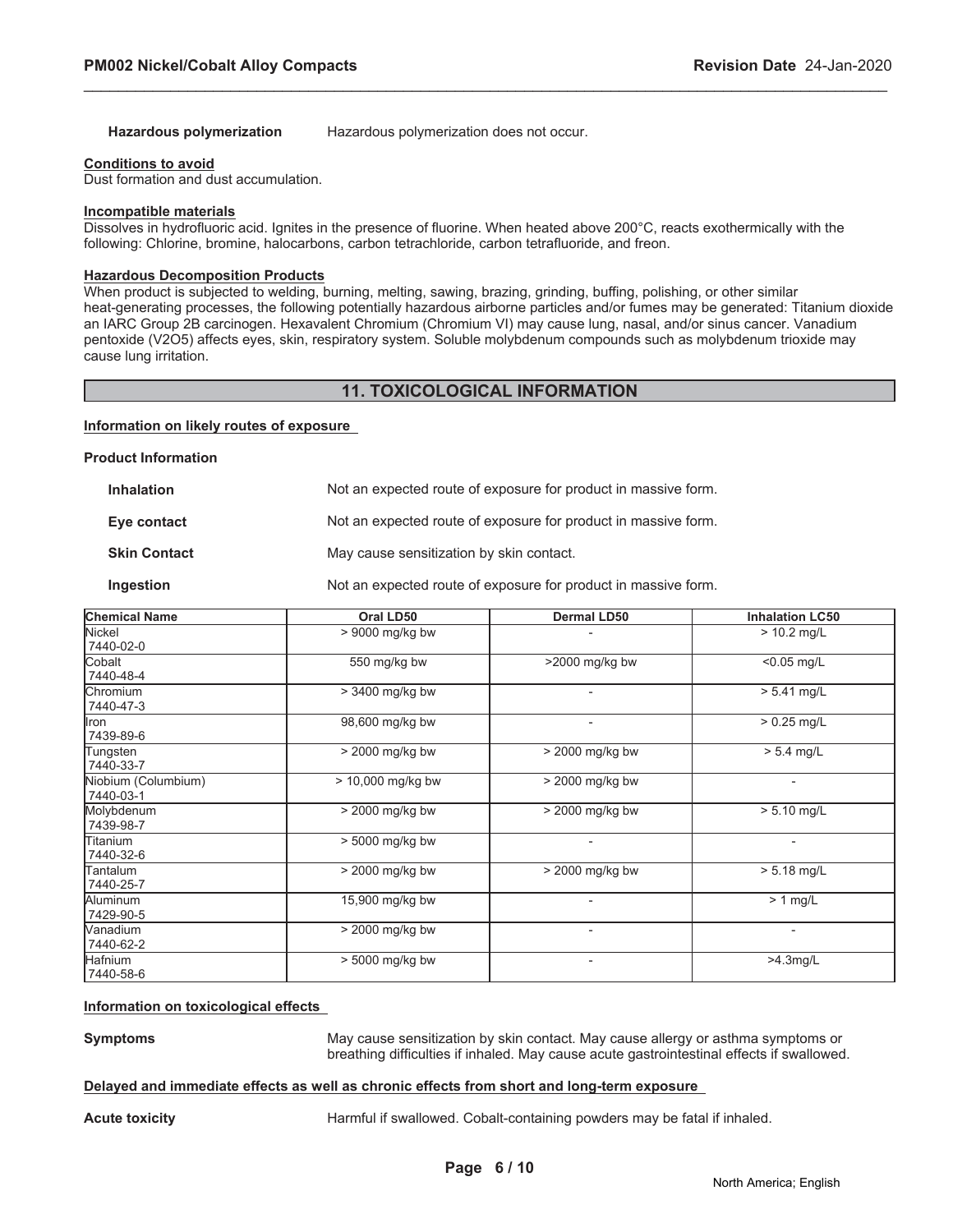| <b>Skin corrosion/irritation</b>  | Product not classified.                                                                                     |
|-----------------------------------|-------------------------------------------------------------------------------------------------------------|
| Serious eye damage/eye irritation | Product not classified.                                                                                     |
| <b>Sensitization</b>              | May cause sensitization by skin contact. Cobalt-containing alloys may cause sensitization<br>by inhalation. |
| <b>Germ cell mutagenicity</b>     | Product not classified.                                                                                     |
| Carcinogenicity                   | May cause cancer by inhalation.                                                                             |
|                                   |                                                                                                             |

| <b>Chemical Name</b> | <b>ACGIH</b> | <b>IARC</b> | <b>NTP</b>             | <b>OSHA</b> |
|----------------------|--------------|-------------|------------------------|-------------|
| <b>Nickel</b>        |              | Group 1     | Known                  |             |
| 7440-02-0            |              | Group 2B    | Reasonably Anticipated |             |
| Cobalt               | A3           | Group 2A    | Known                  |             |
| 7440-48-4            |              | Group 2B    |                        |             |
| <b>Chromium</b>      |              | Group 3     |                        |             |
| 7440-47-3            |              |             |                        |             |

**STOT - single exposure<br>STOT - repeated exposure Aspiration hazard Product not classified.** 

**Reproductive toxicity** Possible risk of impaired fertility.<br>**STOT - single exposure** Product not classified. Causes disorder and damage to the: Respiratory System.

### **12. ECOLOGICAL INFORMATION**

#### **Ecotoxicity**

This product as shipped is classified for aquatic chronic toxicity. This product as shipped is classified for aquatic acute toxicity

| <b>Chemical Name</b>             | Algae/aquatic plants                                                                                                                   | <b>Fish</b>                                                                                                                  | <b>Toxicity to</b>                                                                             | <b>Crustacea</b>                                                                                                                                                                                   |
|----------------------------------|----------------------------------------------------------------------------------------------------------------------------------------|------------------------------------------------------------------------------------------------------------------------------|------------------------------------------------------------------------------------------------|----------------------------------------------------------------------------------------------------------------------------------------------------------------------------------------------------|
|                                  |                                                                                                                                        |                                                                                                                              | microorganisms                                                                                 |                                                                                                                                                                                                    |
| Nickel<br>7440-02-0              | NOEC/EC10 values range<br>from 12.3 µg/l for<br>Scenedesmus accuminatus<br>to $425 \mu g/l$ for<br>Pseudokirchneriella<br>subcapitata. | The 96h LC50s values range<br>from 0.4 mg Ni/L for<br>Pimephales promelas to 320<br>mg Ni/L for Brachydanio<br>rerio.        | The 30 min EC50 of nickel<br>for activated sludge was 33<br>mg Ni/L.                           | The 48h LC50s values range<br>from 0.013 mg Ni/L for<br>Ceriodaphnia dubia to 4970<br>mg Ni/L for Daphnia magna.                                                                                   |
| Cobalt<br>7440-48-4              | The 72 h EC50 of cobalt<br>dichloride to<br>Pseudokirchneriella<br>subcapitata was 144 ug of<br>Co/L.                                  | The 96h LC50 of cobalt<br>dichloride ranged from 1.5<br>mg Co/L for Oncorhynchus<br>mykiss to 85 mg Co/L for<br>Danio rerio. | The 3 h EC50 of cobalt<br>dichloride for activated<br>sludge was 120 mg of Co/L.               | The 48 h LC50 of cobalt<br>dichloride ranged from 0.61<br>mg Co/L for Ceriodaphnia<br>dubia tested in soft.<br>DOM-free water to >1800mg<br>Co/L for Tubifex tubifex in<br>very hard water.        |
| Chromium<br>7440-47-3            |                                                                                                                                        |                                                                                                                              |                                                                                                |                                                                                                                                                                                                    |
| Iron<br>7439-89-6                |                                                                                                                                        | The 96 h LC50 of 50% iron<br>oxide black in water to Danio<br>rerio was greater than<br>10,000 mg/L.                         | The 3 h EC50 of iron oxide<br>for activated sludge was<br>greater than 10,000 mg/L.            | The 48 h EC50 of iron oxide<br>to Daphnia magna was<br>greater than 100 mg/L.                                                                                                                      |
| Tungsten<br>7440-33-7            | The 72 h EC50 of sodium<br>tungstate to<br>Pseudokirchnerella<br>subcapitata was 31.0 mg of<br>W/L.                                    | The 96 h LC50 of sodium<br>tungstate to Danio rerio was<br>greater than 106 mg of W/L.                                       | The 30 min EC50 of sodium<br>tungstate for activated<br>sludge were greater than<br>1000 mg/L. | The 48 h EC50 of sodium<br>tungstate to Daphnia magna<br>was greater than 96 mg of<br>$W/L$ .                                                                                                      |
| Niobium (Columbium)<br>7440-03-1 |                                                                                                                                        |                                                                                                                              |                                                                                                |                                                                                                                                                                                                    |
| Molybdenum<br>7439-98-7          | The 72 h EC50 of sodium<br>molybdate dihydrate to<br>Pseudokirchneriella<br>subcapitata was 362.9 mg of<br>Mo/L.                       | The 96 h LC50 of sodium<br>molybdate dihydrate to<br>Pimephales promelas was<br>644.2 mg/L                                   | The 3 h EC50 of<br>molybdenum trioxide for<br>activated sludge was 820<br>$mg/L$ .             | The 48 h LC50 of sodium<br>molybdate dihydrate to<br>Ceriodaphnia dubia was<br>1,015 mg/L.<br>The 48 h LC50 of sodium<br>molybdate dihydrate to<br>Daphnia magna was greater<br>than 1,727.8 mg/L. |
| Titanium<br>7440-32-6            | The 72 h EC50 of titanium<br>dioxide to<br>Pseudokirchnerella<br>subcapitata was 61 mg of                                              | The 96 h LC50 of titanium<br>dioxide to Cyprinodon<br>variegatus was greater than<br>10,000 mg of TiO2/L.                    | The 3 h EC50 of titanium<br>dioxide for activated sludge<br>were greater than 1000<br>$mg/L$ . | The 48 h EC50 of titanium<br>dioxide to Daphnia Magna<br>was greater than 1000 mg of<br>TiO <sub>2</sub> /L.                                                                                       |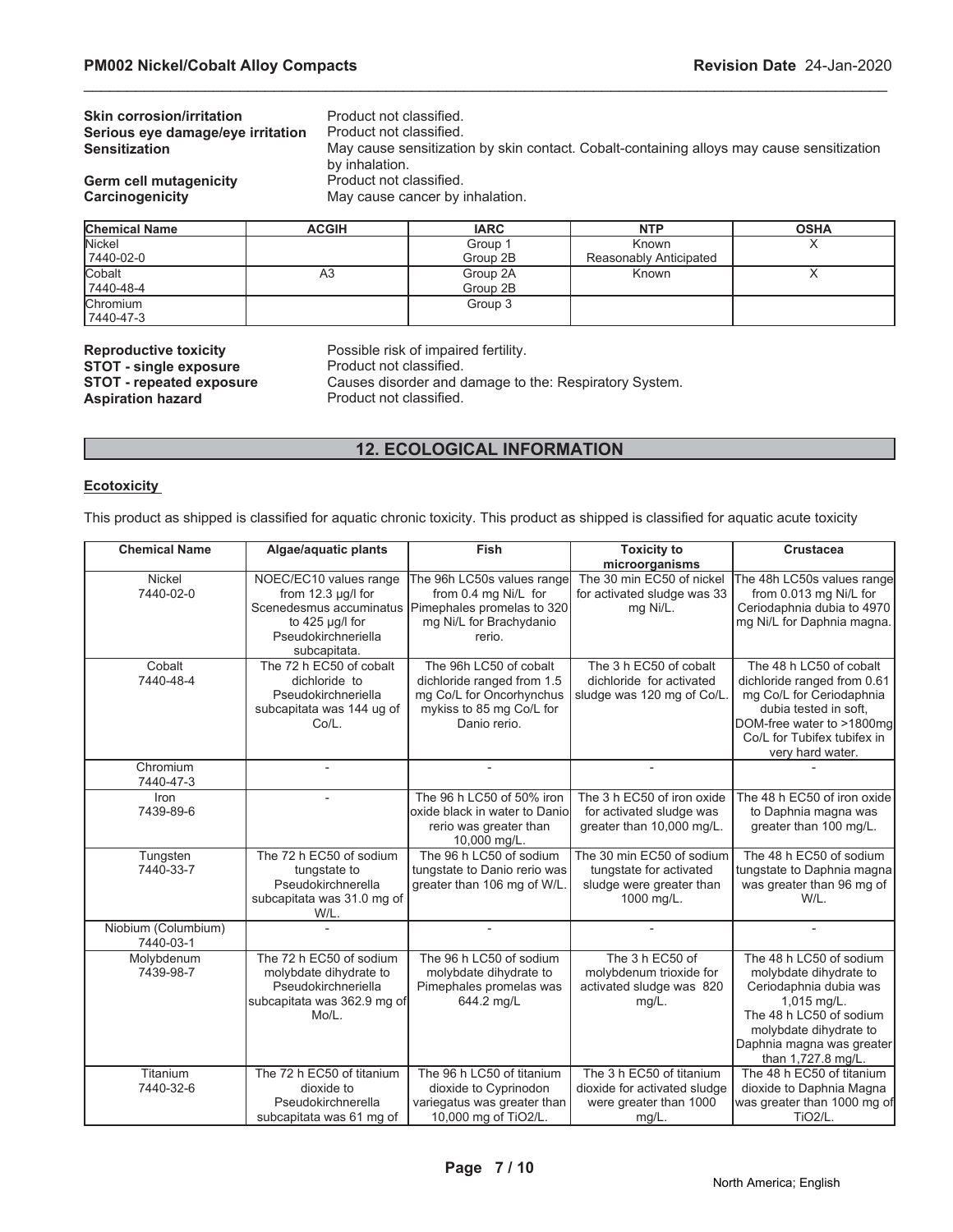|           | <b>TiO2/L.</b>                | The 96 h LC50 of titanium    |                             |                              |
|-----------|-------------------------------|------------------------------|-----------------------------|------------------------------|
|           |                               | dioxide to Pimephales        |                             |                              |
|           |                               | promelas was greater than    |                             |                              |
|           |                               | 1,000 mg of TiO2/L.          |                             |                              |
| Tantalum  |                               |                              |                             |                              |
| 7440-25-7 |                               |                              |                             |                              |
| Aluminum  | The 96-h EC50 values for      | The 96 h LC50 of aluminum    |                             | The 48-hr LC50 for           |
| 7429-90-5 | reduction of biomass of       | to Oncorhynchus mykiss       |                             | Ceriodaphnia dubia exposed   |
|           | Pseudokirchneriella           | was 7.4 mg of Al/L at pH 6.5 |                             | to Aluminium chloride        |
|           | subcapitata in AAP-Medium     | and 14.6 mg of Al/L at pH    |                             | increased from 0.72 to       |
|           | at pH 6, 7, and 8 were        | 7.5                          |                             | greater than 99.6 mg/L with  |
|           | estimated as 20.1, 5.4, and   |                              |                             | water hardness increasing    |
|           | 150.6 µg/L, respectively, for |                              |                             | from 25 to 200 mg/L.         |
|           | dissolved Al.                 |                              |                             |                              |
| Vanadium  | The 72 h EC50 of vanadium I   | The 96 h LC50 of vanadium    | The 3 h EC50 of sodium      | The 48 h EC50 of sodium      |
| 7440-62-2 | pentoxide to Desmodesmus      | pentoxide to Pimephales      | metavanadate for activated  | vanadate to Daphnia magna    |
|           | subspicatus was 2,907 ug of   | promelas was 1,850 ug of     | sludge was greater than 100 | was 2,661 ug of V/L.         |
|           | V/L.                          | $V/L$ .                      | $mg/L$ .                    |                              |
| Hafnium   | The 72 h EC50 of hafnium      | The 96 h LC50 of Hafnium     |                             | The 48 h EC50 of Hafnium     |
| 7440-58-6 | to Pseudokirchneriella        | dioxide in water to Danio    |                             | dioxide to Daphnia magna     |
|           | subcapitata was great than 8  | rerio was greater than the   |                             | was greater than the         |
|           | ug of Hf/L (100% saturated    | solubility limit of 0.007 mg |                             | solubility limit of 0.007 mg |
|           | solution).                    | $Hf/L$ .                     |                             | $Hf/L$ .                     |

#### **Other adverse effects**

#### **13. DISPOSAL CONSIDERATIONS**

#### **Waste treatment methods**

**Disposal of wastes** Disposal should be in accordance with applicable regional, national and local laws and regulations.

**Contaminated packaging Mone anticipated.** 

| <b>Chemical Name</b> | <b>RCRA - D Series Wastes</b>                      |
|----------------------|----------------------------------------------------|
| Chromium             | $5.0$ mg/L<br>. regulatory level<br>___<br>$\cdot$ |
| 7440-47-3            |                                                    |

This product contains one or more substances that are listed with the State of California as a hazardous waste.

### **14. TRANSPORT INFORMATION**

**DOT** Not regulated

#### **15. REGULATORY INFORMATION**

| Complies          |
|-------------------|
| Complies          |
| Complies          |
| Complies          |
| Complies          |
| Complies          |
| <b>Not Listed</b> |
| <b>Not Listed</b> |
|                   |

 **Legend:** 

 **TSCA** - United States Toxic Substances Control Act Section 8(b) Inventory

 **DSL/NDSL** - Canadian Domestic Substances List/Non-Domestic Substances List

 **EINECS/ELINCS** - European Inventory of Existing Chemical Substances/European List of Notified Chemical Substances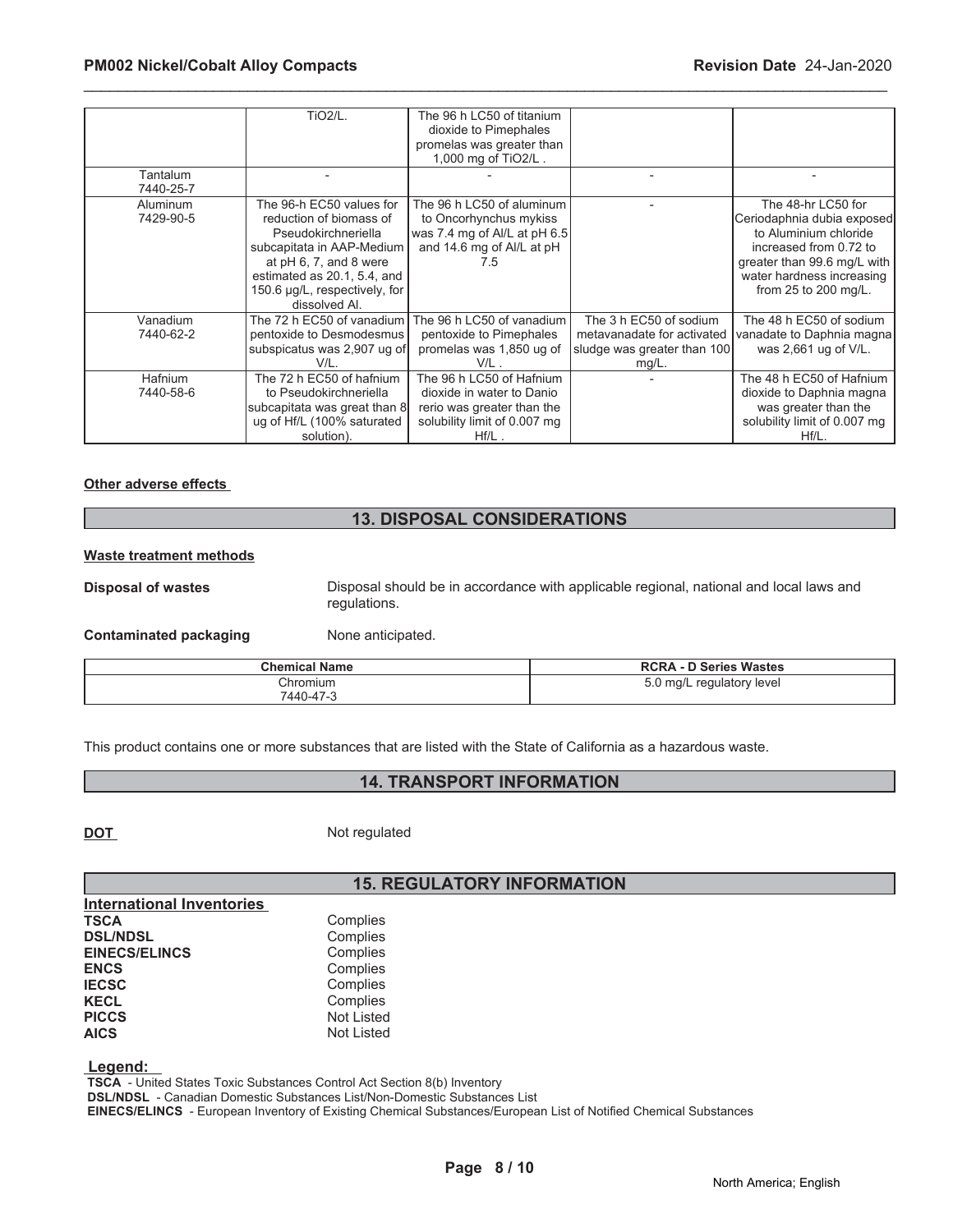**ENCS** - Japan Existing and New Chemical Substances

 **IECSC** - China Inventory of Existing Chemical Substances

 **KECL** - Korean Existing and Evaluated Chemical Substances

 **PICCS** - Philippines Inventory of Chemicals and Chemical Substances

 **AICS** - Australian Inventory of Chemical Substances

#### **US Federal Regulations**

#### **SARA 313**

Section 313 of Title III of the Superfund Amendments and Reauthorization Act of 1986 (SARA). This product contains a chemical or chemicals which are subject to the reporting requirements of the Act and Title 40 of the Code of Federal Regulations, Part 372

\_\_\_\_\_\_\_\_\_\_\_\_\_\_\_\_\_\_\_\_\_\_\_\_\_\_\_\_\_\_\_\_\_\_\_\_\_\_\_\_\_\_\_\_\_\_\_\_\_\_\_\_\_\_\_\_\_\_\_\_\_\_\_\_\_\_\_\_\_\_\_\_\_\_\_\_\_\_\_\_\_\_\_\_\_\_\_\_\_\_\_\_\_

| <b>Chemical Name</b> | CAS No.   | Weight-%   | <b>SARA 313 - Threshold Values %</b> |
|----------------------|-----------|------------|--------------------------------------|
| Nickel - 7440-02-0   | 7440-02-0 | $49 - 68$  |                                      |
| Cobalt - 7440-48-4   | 7440-48-4 | $2.5 - 25$ |                                      |
| Chromium - 7440-47-3 | 7440-47-3 | 8 - 23     |                                      |

#### **SARA 311/312 Hazard Categories**

| Acute health hazard               | Yes |
|-----------------------------------|-----|
| <b>Chronic Health Hazard</b>      | Yes |
| <b>Fire hazard</b>                | Nο  |
| Sudden release of pressure hazard | N٥  |
| <b>Reactive Hazard</b>            | Nο  |

#### **CWA (Clean Water Act)**

This product contains the following substances which are regulated pollutants pursuant to the Clean Water Act (40 CFR 122.21 and 40 CFR 122.42)

| <b>Chemical Name</b>  | <b>CWA - Reportable</b><br><b>Quantities</b> | <b>CWA - Toxic Pollutants</b> | <b>CWA - Priority Pollutants</b> | <b>CWA - Hazardous</b><br><b>Substances</b> |
|-----------------------|----------------------------------------------|-------------------------------|----------------------------------|---------------------------------------------|
| Nickel<br>7440-02-0   |                                              |                               |                                  |                                             |
| Chromium<br>7440-47-3 |                                              |                               |                                  |                                             |

#### **CERCLA**

This material, as supplied, contains one or more substances regulated as a hazardous substance under the Comprehensive Environmental Response Compensation and Liability Act (CERCLA) (40 CFR 302)

| <b>Chemical Name</b> | <b>Hazardous Substances RQs</b> |
|----------------------|---------------------------------|
| Nickel               | 100 lb                          |
| 7440-02-0            |                                 |
| Chromium             | 5000 lb                         |
| 7440-47-3            |                                 |

#### **US State Regulations**

#### **California Proposition 65**

This product contains the Proposition 65 chemicals listed below. Proposition 65 warning label available at ATImetals.com.

| <b>Chemical</b><br><b>Name</b>                   | .<br>roposition 65<br>п<br>California |
|--------------------------------------------------|---------------------------------------|
| Nickel<br>$\sim$ $\sim$<br>440/<br>∪-∪∠-เ<br>᠇᠇៴ | Carcinogen                            |
| በ-48-4<br>Cobalt<br>(440)                        | Carcinogen                            |

#### **U.S. State Right-to-Know Regulations**

| <b>Chemical Name</b> | <b>New Jersey</b> | <b>Massachusetts</b> | Pennsylvania |
|----------------------|-------------------|----------------------|--------------|
| Nickel               |                   |                      |              |
| 7440-02-0            |                   |                      |              |
| Cobalt               |                   |                      |              |
| 7440-48-4            |                   |                      |              |
| Chromium             |                   |                      |              |
| 7440-47-3            |                   |                      |              |
| Tungsten             |                   |                      |              |
| 7440-33-7            |                   |                      |              |